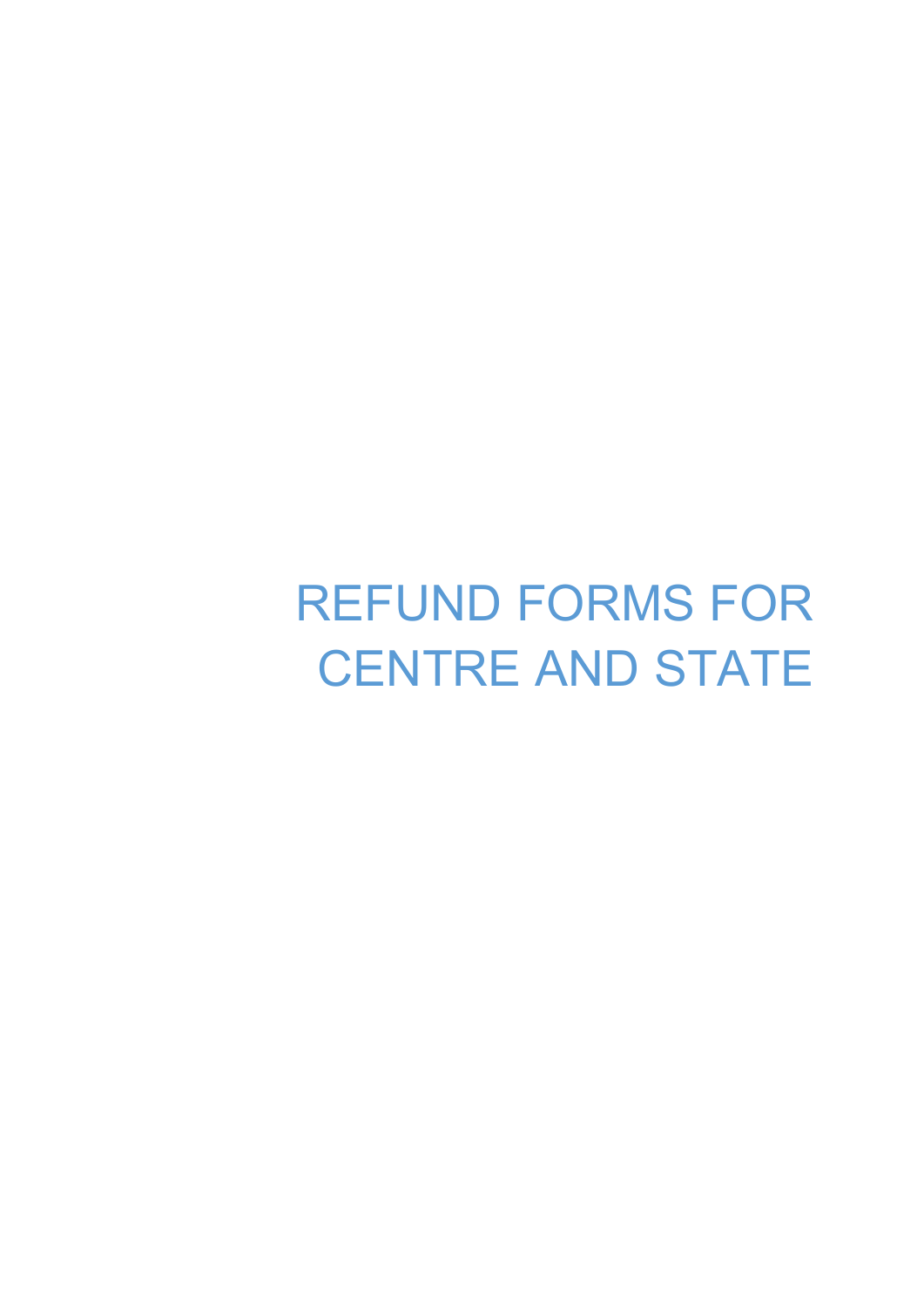|     | Sl No   Form Number | Content                                            |
|-----|---------------------|----------------------------------------------------|
| 1.  | <b>GST RFD-01</b>   | Refund Application form                            |
|     |                     | -Annexure 1 Details of Goods                       |
|     |                     | -Annexure 2 Certificate by CA                      |
| 2.  | <b>GST RFD-02</b>   | Acknowledgement                                    |
| 3.  | GST RFD-03          | Notice of Deficiency on Application for Refund     |
| 4.  | GST RFD-04          | Provisional Refund Sanction Order                  |
| 5.  | GST RFD-05          | Refund Sanction/Rejection Order                    |
| 6.  | <b>GST RFD-06</b>   | Order for Complete adjustment of claimed Refund    |
| 7.  | GST RFD-07          | Show cause notice for reject of refund application |
| 8.  | <b>GST RFD-08</b>   | Payment Advice                                     |
| 9.  | <b>GST RFD-09</b>   | Order for Interest on delayed refunds              |
| 10. | <b>GST RFD-10</b>   | Refund application form for Embassy/International  |
|     |                     | Organizations                                      |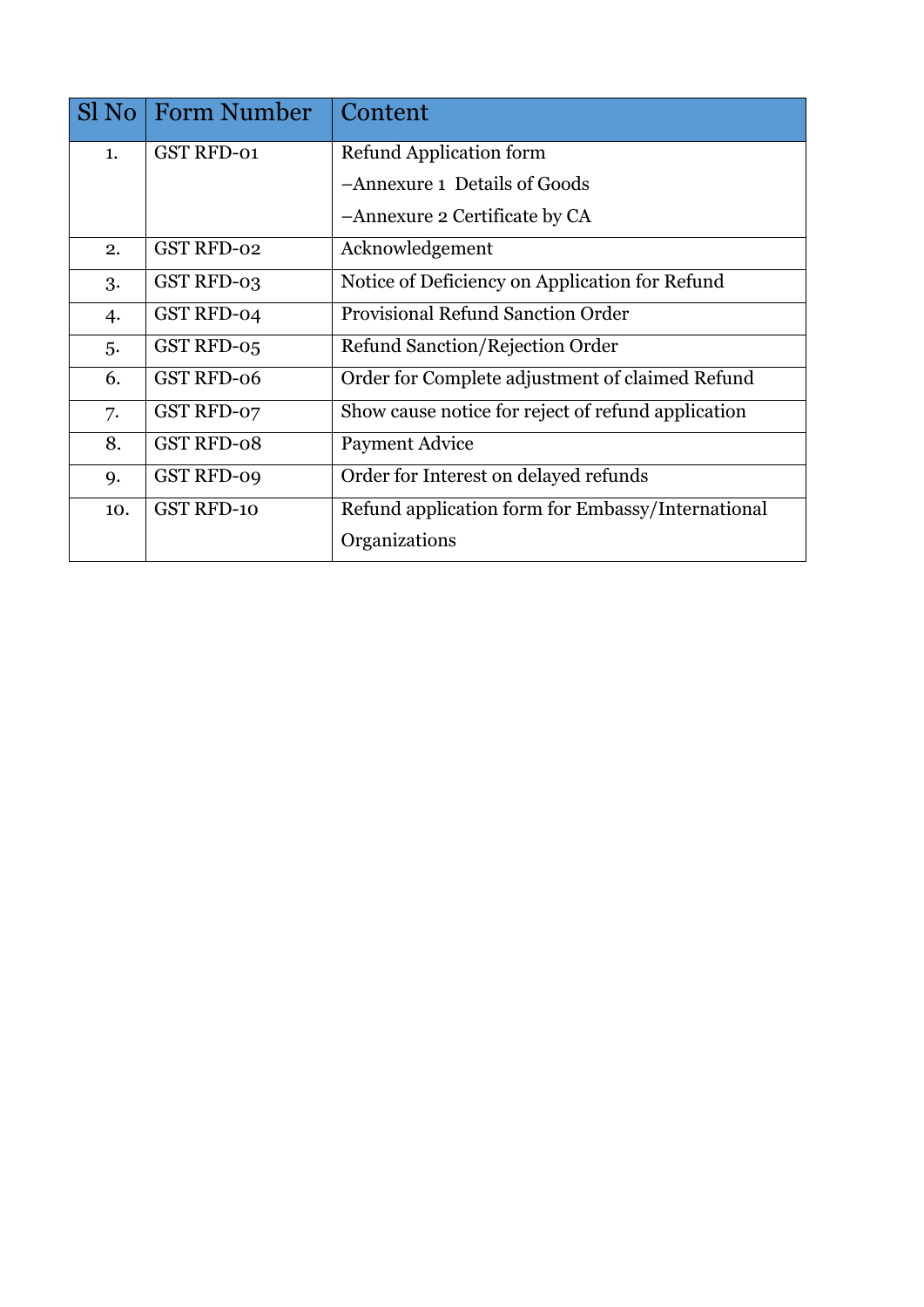## **Government of India /State Department of…. FORM-GST-RFD-01**

#### *[See rule------]*

#### **Refund Application Form**

- 1. GSTIN:
- 2. Name :
- 3. Address:
- 4. Tax Period: From <DD/MM/YY> To <DD/MM/YY>

5. Amount of Refund Claimed :

|             | Tax | Interest   Penalty   Fees   Others   Total |  |  |
|-------------|-----|--------------------------------------------|--|--|
| <b>IGST</b> |     |                                            |  |  |
| <b>CGST</b> |     |                                            |  |  |
| <b>SGST</b> |     |                                            |  |  |
| Total       |     |                                            |  |  |

- 6. Grounds of Refund Claim: (selected from the drop down)
	- a. Excess balance in Cash ledger
	- b. Exports of goods / services
	- c. Supply of goods / services to SEZ/EOU
	- d. Assessment/provisional assessment/ Appeal/ Order No
	- e. ITC accumulated due to inverted duty structure

#### 7. Details of Bank Account ( *to be auto populated from RC*)

- a. Bank Account Number :
- b. Name of the Bank : c. Bank Account Type :
- d. Name of account holder :
- e. Address of Bank Branch :
- f. IFSC :
- g. MICR :
- 8. Whether Self-Declaration by Applicant u/s......., If applicable Yes/No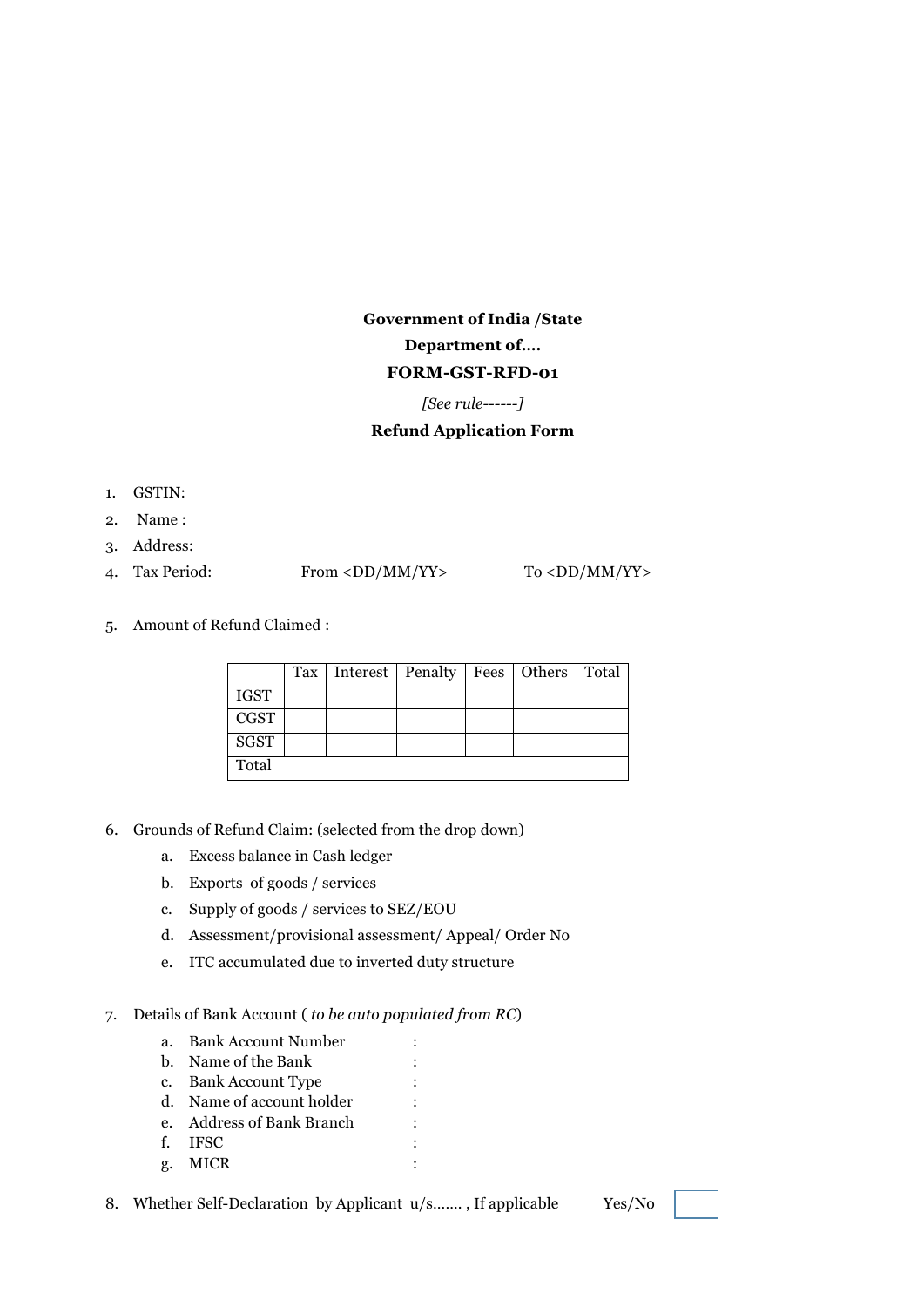## **Self-Declaration**

I/We, M/s. \_\_\_\_\_\_\_\_\_\_\_\_\_\_\_\_\_\_\_\_ (Applicant) having GSTIN -------, solemnly affirm and certify that in respect of the refund amounting to INR---/ with respect to the tax and interest for the period from---to- ---, claimed in the refund application, the incidence of such tax and interest has not been passed on to any other person.

(This Declaration is not required to be furnished by applicants, who are claiming refund under sub rule<> of the GST Rules<…>.)

9. Verification

I/We <*Taxpayer Name*> hereby solemnly affirm and declare that the information given herein above is true and correct to the best of my/our knowledge and belief and nothing has been concealed therefrom.

| Place | Signature of Authorized Signatory |
|-------|-----------------------------------|
| Date  | (Name)                            |
|       | Designation/Status                |

*Note: 1) A separate statement has to be filed under sub-rule (4) of rule 1 of draft Goods and Services Tax refund rule.*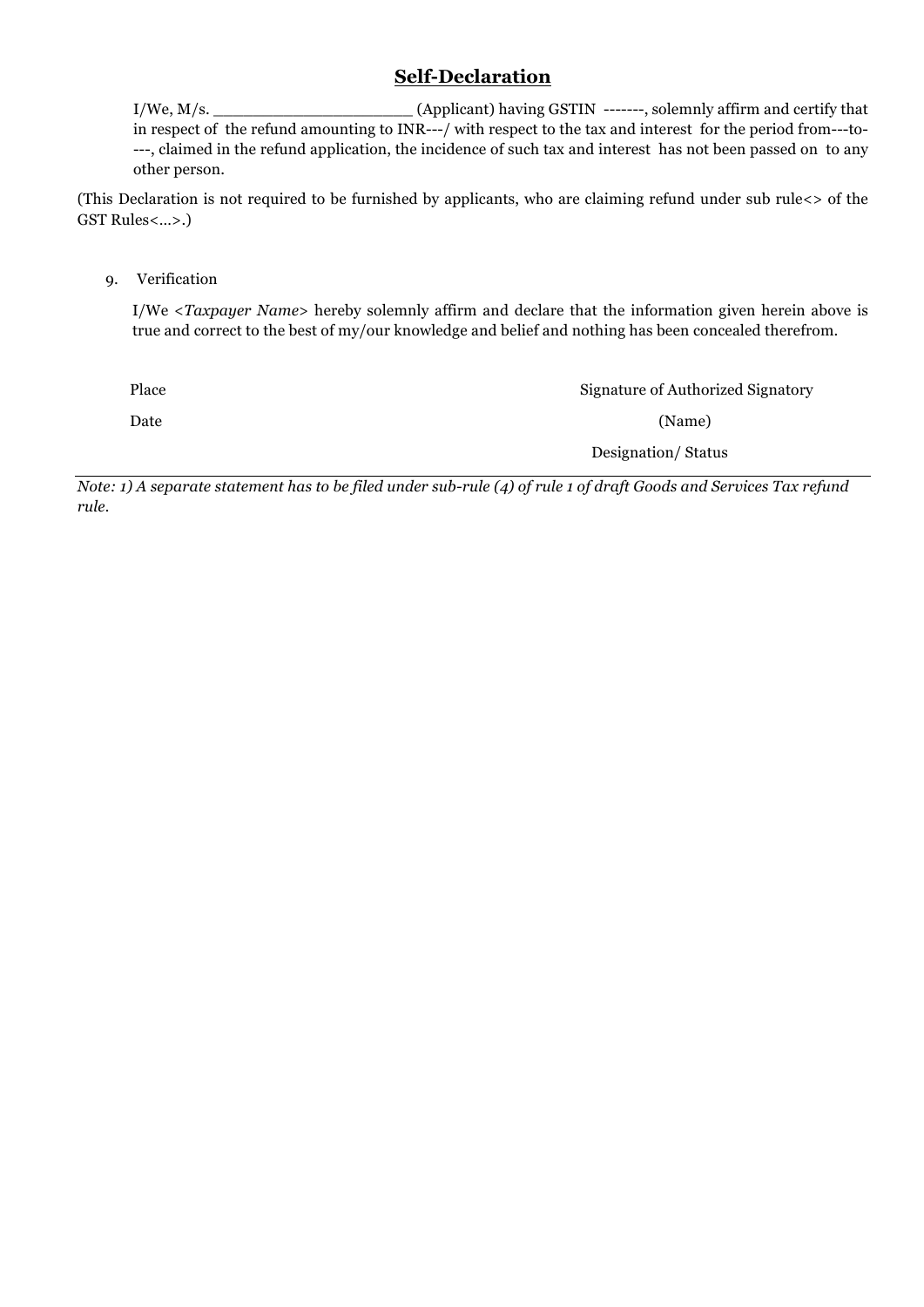## *Annexure-1 Statement containing the number and date of invoices under <…>of GST Rules,*

|            | Tax Period:         |      |            |     |       |                    |                    |                  |      |             |      |     |      |     |
|------------|---------------------|------|------------|-----|-------|--------------------|--------------------|------------------|------|-------------|------|-----|------|-----|
| Sr.<br>No. | Details of Invoices |      |            |     |       | <b>IGST</b>        |                    | <b>CGST</b>      |      | <b>SGST</b> |      |     |      |     |
|            | No.                 | Date | <b>UQC</b> | Qty | Value | Goods/<br>Services | HSN/<br><b>SAC</b> | Taxable<br>value | Rate | Amt         | Rate | Amt | Rate | Amt |
|            |                     |      |            |     |       |                    |                    |                  |      |             |      |     |      |     |
|            |                     |      |            |     |       |                    |                    |                  |      |             |      |     |      |     |
|            |                     |      |            |     |       |                    |                    |                  |      |             |      |     |      |     |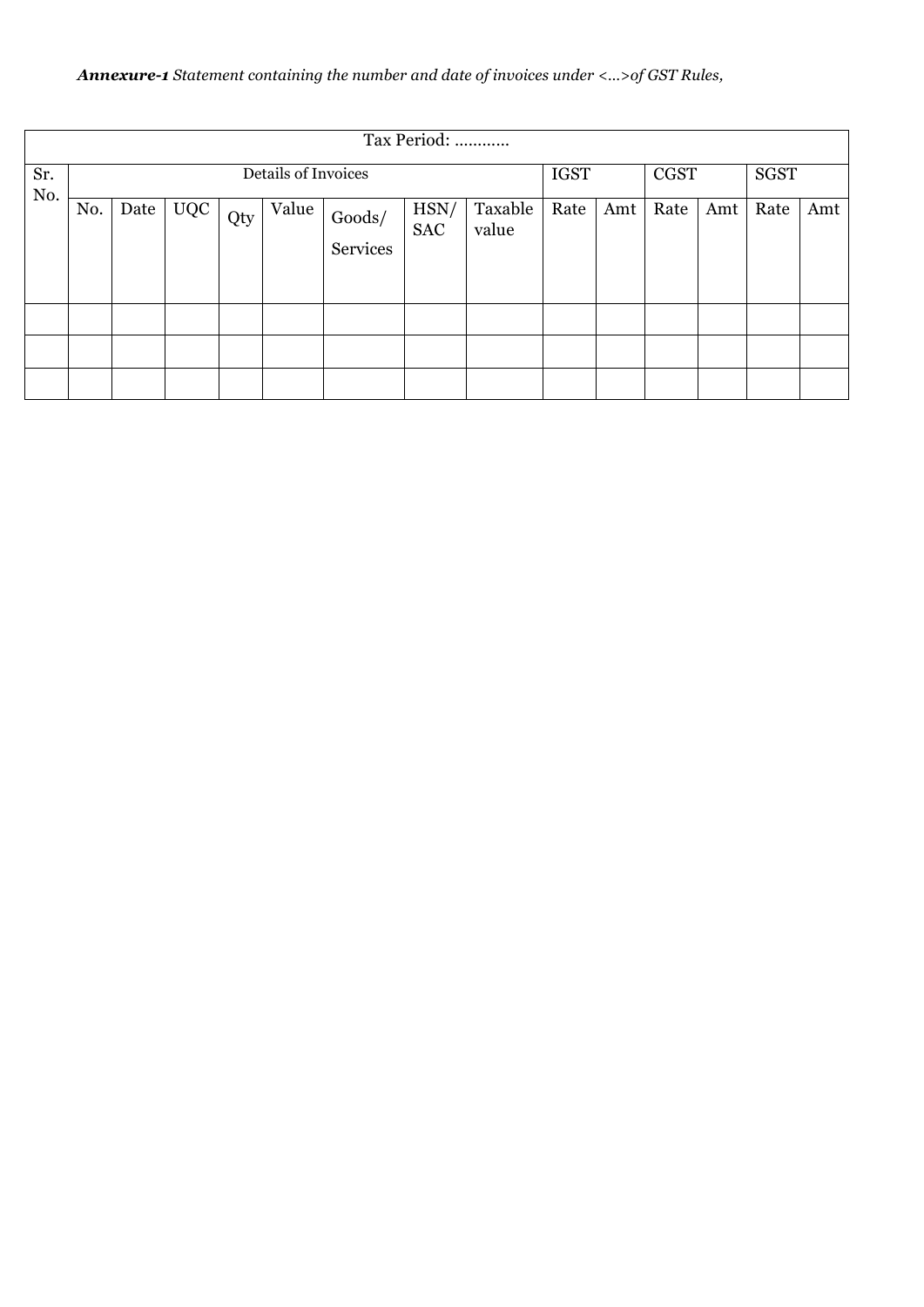#### **Annexure-2**

## **Certificate**

This is to certify that the refund amounting to INR << >> -------------- (in word) claimed by M/s ----------------- (Applicant's Name) GSTIN------- for the tax period < ---->, the incidence of tax and interest as claimed by the applicant, has not been passed on to any other person. This certificate is based on the examination of the Books of Accounts and other relevant particulars maintained by the applicant.

Signature of the Chartered Accountant/ Cost Accountant:

Name:

Membership Number:

Place:

Date:

This Declaration is not required to be furnished by applicants, who are claiming refund under sub-section <>of section<> of the Act

**Note:** *The certificate is to be filed by applicants wherever applicable.*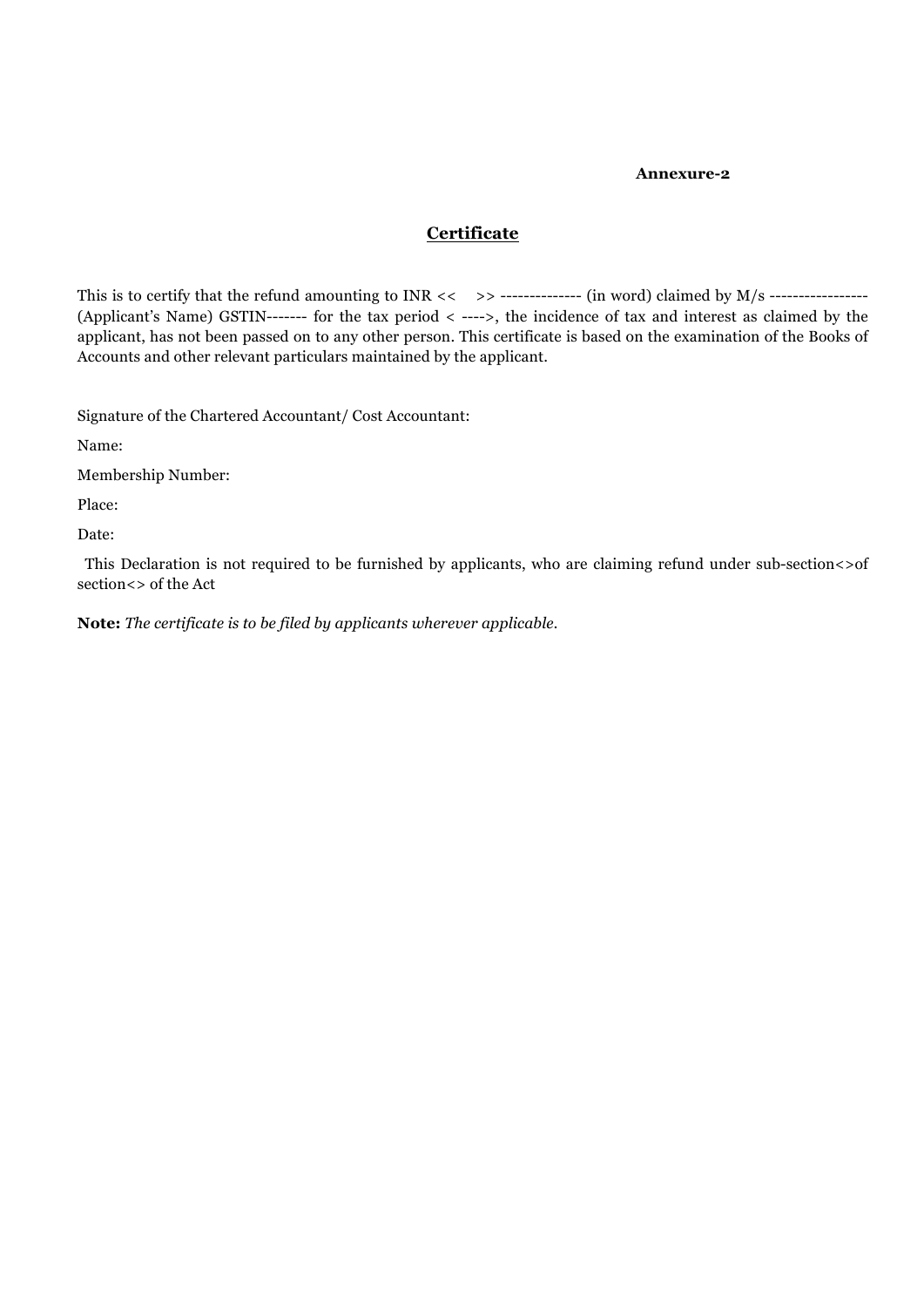## **Government of India/States Department of…. FORM-GST-RFD-02** *[See Rule ---]* **Acknowledgment**

Your Refund application has been successfully acknowledged against <Application Reference Number>

| Acknowledgement Number  |   |
|-------------------------|---|
| Date of Acknowledgement |   |
| GSTIN                   |   |
| <b>Taxpayer Name</b>    |   |
| Form No.                |   |
| Form Description        |   |
| Center Jurisdiction     |   |
| State Jurisdiction      | ٠ |
| Filed By                |   |
| Place                   |   |

| <b>Refund Application Details</b> |                    |                    |                    |  |  |  |
|-----------------------------------|--------------------|--------------------|--------------------|--|--|--|
| Tax Period                        |                    |                    |                    |  |  |  |
| Date and Time of Filing           |                    |                    |                    |  |  |  |
| Reason for Refund                 |                    |                    |                    |  |  |  |
|                                   | <b>IGST Amount</b> | <b>CGST Amount</b> | <b>SGST Amount</b> |  |  |  |
| Refund Claimed                    |                    |                    |                    |  |  |  |

*Note 1: The status of the Application can be viewed through "Track Application Status" at dash board on the GST Portal.*

*Note 2: It is a system generated acknowledgement and does not require any signature.*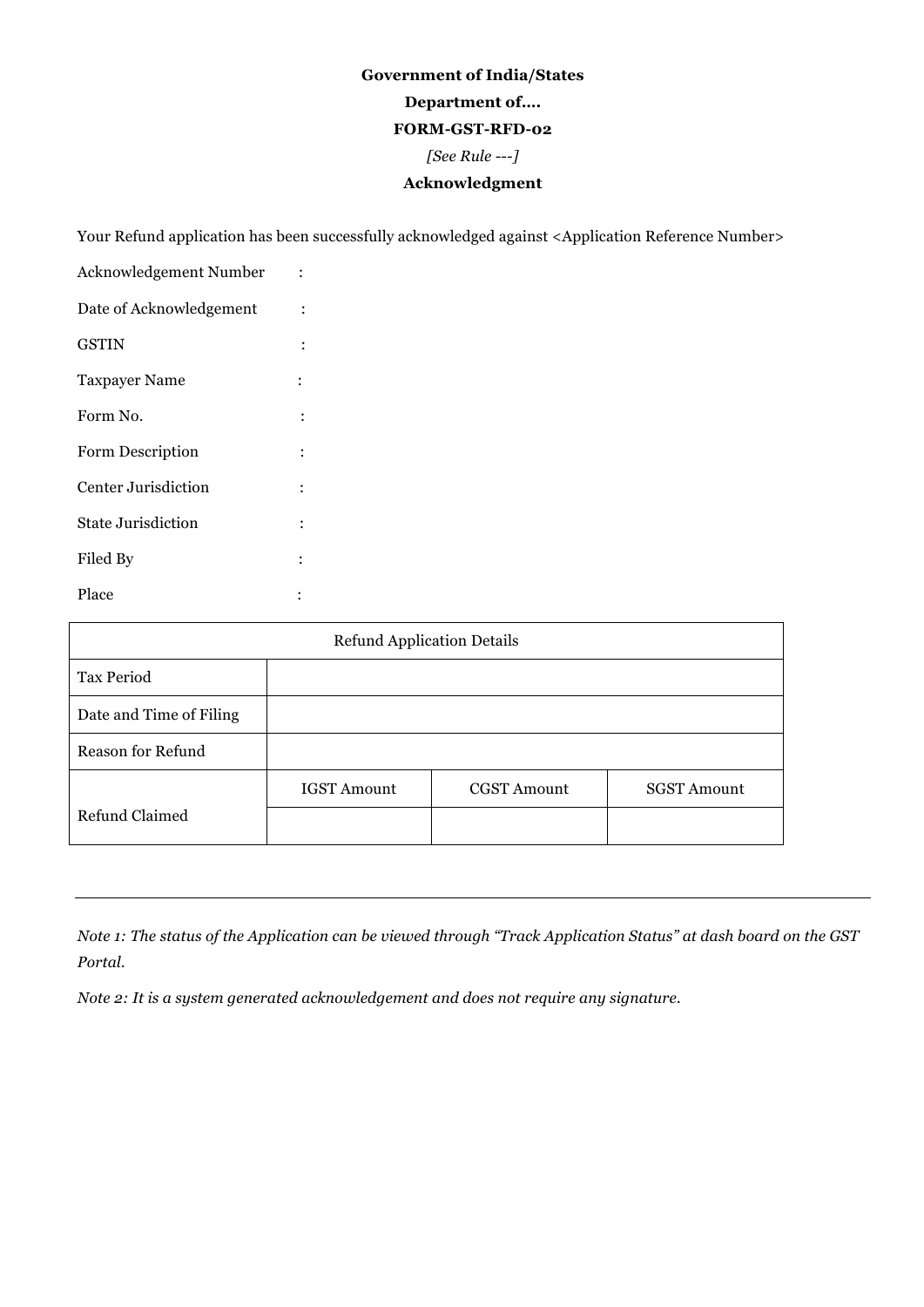#### **Government of India/State**

#### **Department of….**

#### **FORM-GST-RFD-03**

*[See Rule --]*

### **Notice of Deficiency on Application for Refund**

Notice Reference No. : Date: <DD/MM/YYYY>

**To**

**\_\_\_\_\_\_\_\_\_\_\_** (GSTIN)

**\_\_\_\_\_\_\_\_\_\_\_** (Name)

\_\_\_\_\_\_\_\_\_\_\_\_ (Address)

Application Reference No. (ARN) …………Dated ………<DD/MM/YYYY>……

This is with reference to your Refund application referred above, filed under section ---- of the Goods and Services Tax Act, 20--. The Department has examined your application and certain defects were observed from preliminary scrutiny which are as under:

| Sr No | Description (select the reason from the drop down of the Refund application)   |
|-------|--------------------------------------------------------------------------------|
|       |                                                                                |
| 2.    |                                                                                |
|       | Other{ any other reason other than the reason select from the 'reason master'} |

You are directed to file fresh refund application after the rectification of above deficiencies.

Date: Signature (DSC): Place: Name of Proper Officer: Designation: Office Address: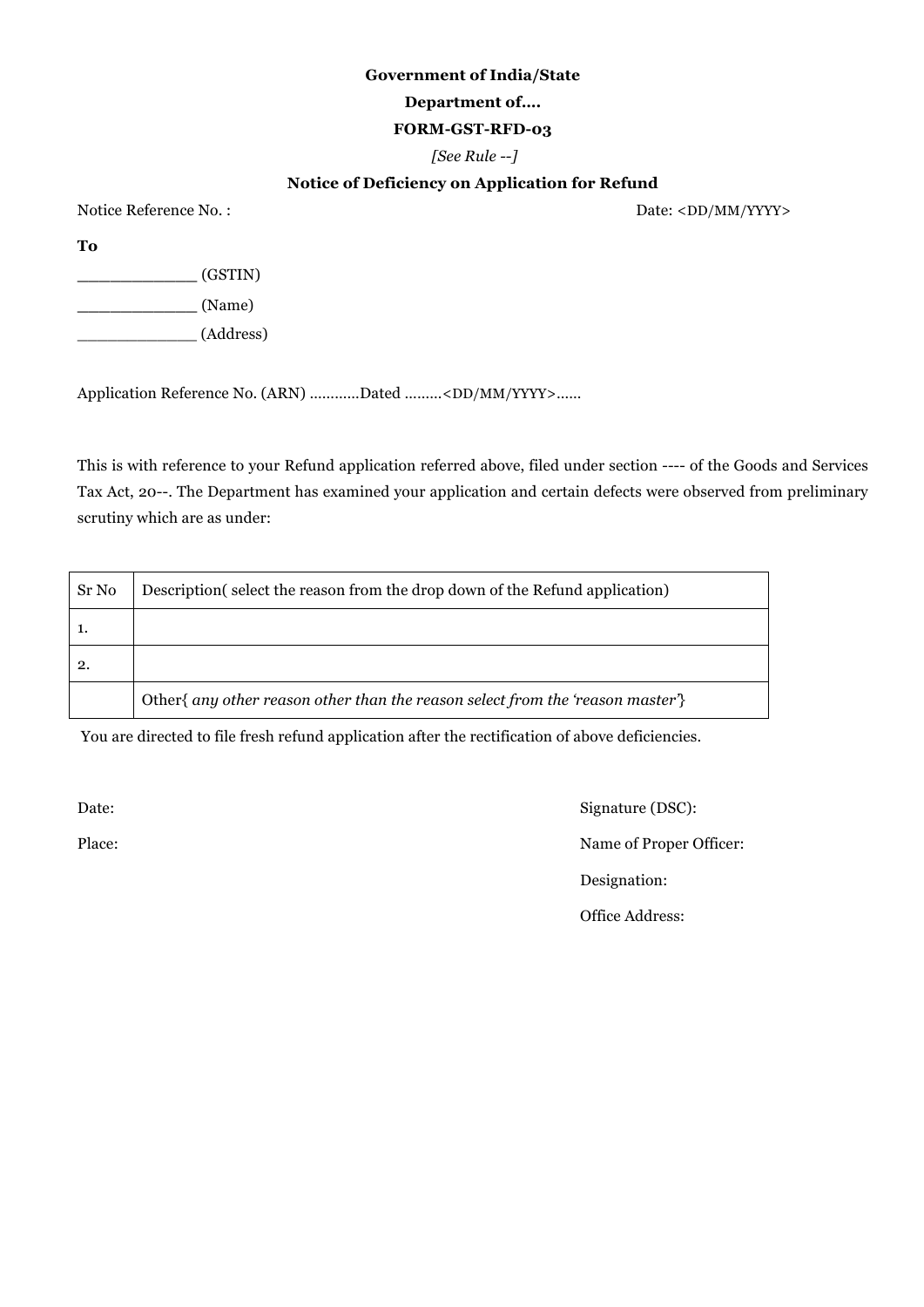# **Government of India Department of….**

## **FORM-GST-RFD-04**

*[See Rule -]*

## **Provisional Refund Order**

Reference No : Date: <DD/MM/YYYY>

**To**

**\_\_\_\_\_\_\_\_\_\_\_** (GSTIN)

**\_\_\_\_\_\_\_\_\_\_\_** (Name)

\_\_\_\_\_\_\_\_\_\_\_\_ (Address)

Acknowledgement No. …………Dated ………<DD/MM/YYYY>……..

### Sir/Madam,

With reference to your refund application as, following refund is sanctioned to you:

|                  | <b>Refund Calculation</b>          | <b>IGST</b> | <b>CGST</b> |
|------------------|------------------------------------|-------------|-------------|
| i.               | Amount of Refund claimed           |             |             |
| ii.              | Reduced by 20%                     |             |             |
| $\cdots$<br>ш.   | <b>Balance refund Sanctioned</b>   |             |             |
|                  | <b>Bank Details</b>                |             |             |
| i.               | Bank Account no as per application |             |             |
| $\ddotsc$<br>ii. | Bank Account Type                  |             |             |
| $\cdots$<br>111. | Name of the Account holder         |             |             |
| iv.              | Name of the Bank                   |             |             |
| v.               | Address of the Bank /Branch        |             |             |
| vi.              | <b>IFSC</b>                        |             |             |
| VII.             | <b>MICR</b>                        |             |             |

Date: Signature (DSC): Place: Name: Designation: Office Address: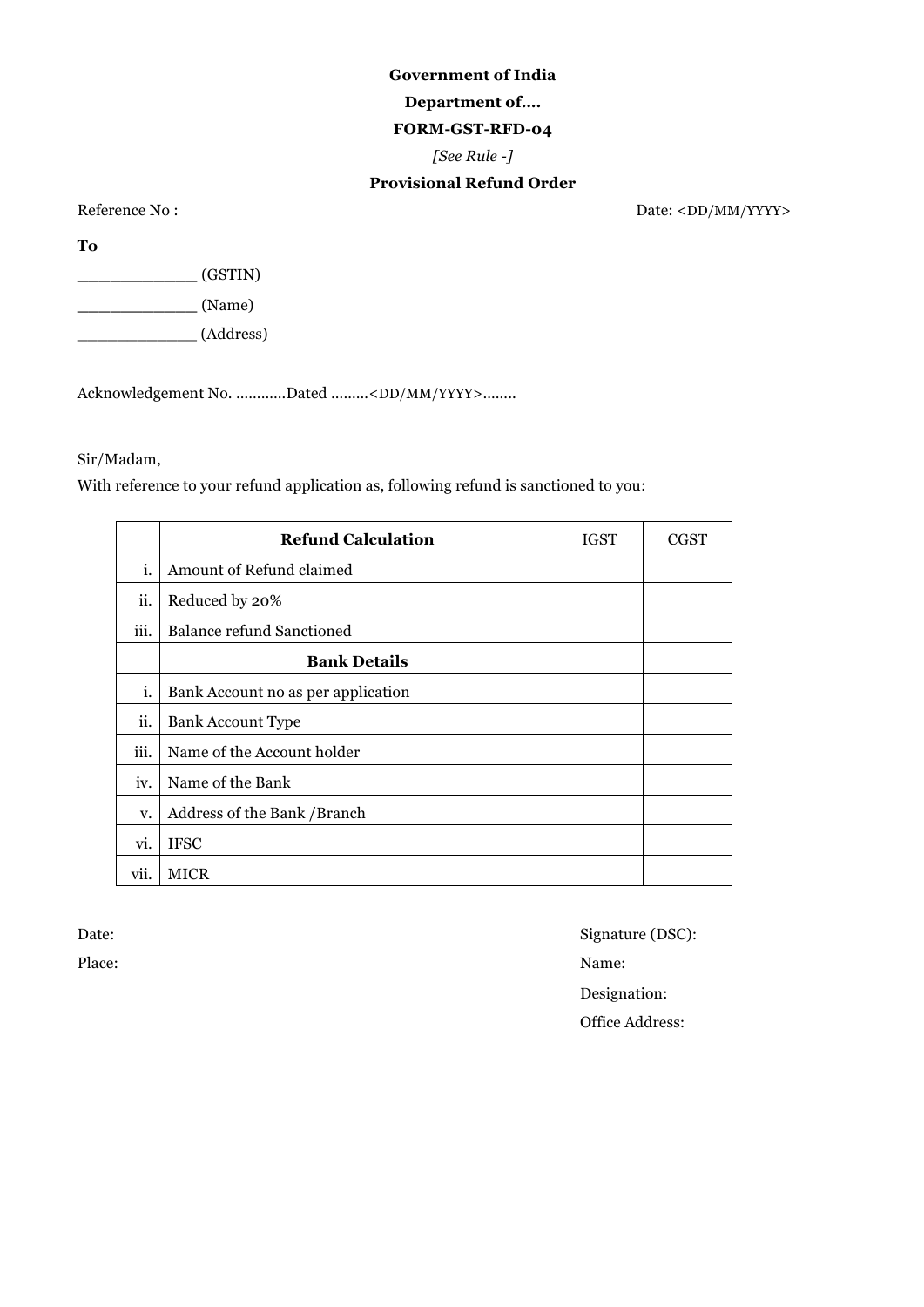## **Government of <<State>> Department of…. FORM-GST-RFD-04** *[See Rule -]* **Provisional Refund Order**

Reference No : Date: <DD/MM/YYYY>

**To**

**\_\_\_\_\_\_\_\_\_\_\_** (GSTIN)

**\_\_\_\_\_\_\_\_\_\_\_** (Name)

\_\_\_\_\_\_\_\_\_\_\_\_ (Address)

Acknowledgement No. …………Dated ………<DD/MM/YYYY>……..

## Sir/Madam,

With reference to your refund application as, following refund is sanctioned to you:

|                | <b>Refund Calculation</b>          | SGST |
|----------------|------------------------------------|------|
| i.             | Amount of Refund claimed           |      |
| ii.            | Reduced by 20%                     |      |
| $\cdots$<br>ш. | <b>Balance refund Sanctioned</b>   |      |
|                | <b>Bank Details</b>                |      |
| i.             | Bank Account no as per application |      |
| ii.            | <b>Bank Account Type</b>           |      |
| iii.           | Name of the Account holder         |      |
| iv.            | Name of the Bank                   |      |
| V.             | Address of the Bank /Branch        |      |
| VI.            | <b>IFSC</b>                        |      |
| vii.           | <b>MICR</b>                        |      |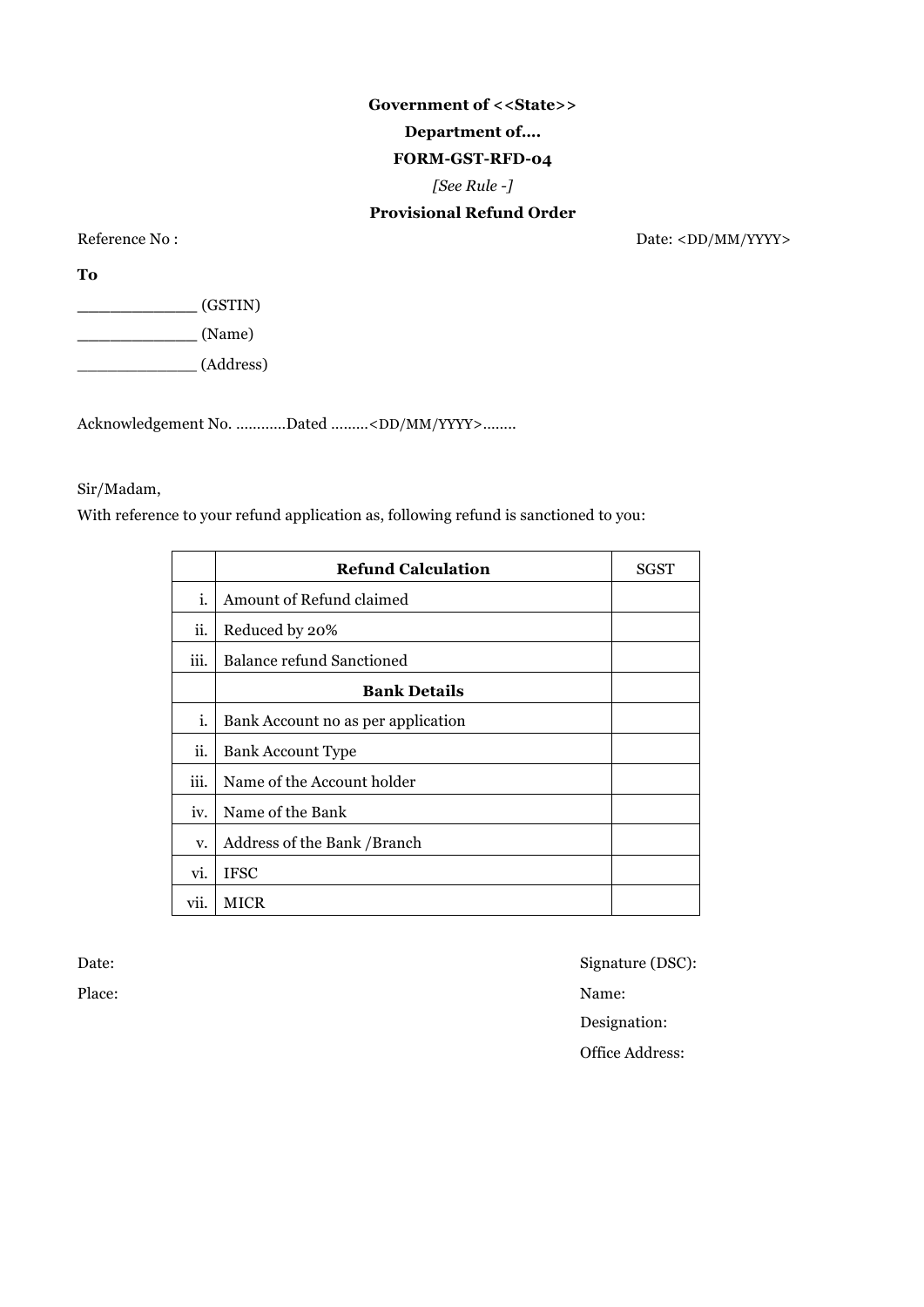### **Department of….**

#### **FORM-GST-RFD-05**

*[See Rule --]*

#### **Refund Sanction/Rejection Order**

Reference No. : Date: <DD/MM/YYYY>

**To**

**\_\_\_\_\_\_\_\_\_\_\_** (GSTIN) **\_\_\_\_\_\_\_\_\_\_\_** (Name) \_\_\_\_\_\_\_\_\_\_\_\_ (Address)

Acknowledgement No. ………… Dated ………<DD/MM/YYYY>

Sir/Madam,

With reference to your refund application as referred above and further furnishing of information/ filing of documents, refund calculation after adjustment of dues is as follows:

|      | <b>Refund Calculation</b>                                                                                                    | <b>IGST</b> | <b>CGST</b> |
|------|------------------------------------------------------------------------------------------------------------------------------|-------------|-------------|
| i.   | Amount of Refund claim                                                                                                       |             |             |
| ii.  | Refund Sanctioned on Provisional Basis<br>(Order<br>Nodate)                                                                  |             |             |
| iii. | Refund amount inadmissible < <reason dropdown="">&gt;</reason>                                                               |             |             |
| iv.  | Balance refund allowed (i-ii-iii)                                                                                            |             |             |
| V.   | Refund reduced against outstanding demand (as per<br>order no.) under earlier law or under this law. Demand<br>Order No date |             |             |
| vi.  | Net Amount of Refund Sanctioned                                                                                              |             |             |
|      | <b>Bank Details</b>                                                                                                          |             |             |
| i.   | Bank Account no as per application                                                                                           |             |             |
| ii.  | Name of the Bank                                                                                                             |             |             |
| iii. | <b>Bank Account Type</b>                                                                                                     |             |             |
| iv.  | Name of the Account holder                                                                                                   |             |             |
| V.   | Name and Address of the Bank /branch                                                                                         |             |             |
| vi.  | <b>IFSC</b>                                                                                                                  |             |             |
| vii. | <b>MICR</b>                                                                                                                  |             |             |

I hereby sanction an amount of INR \_\_\_\_\_\_\_\_\_ to M/s \_\_\_\_\_\_\_\_\_\_\_having GSTIN \_\_\_\_under sub-section (…) of Section (…) of the Act. .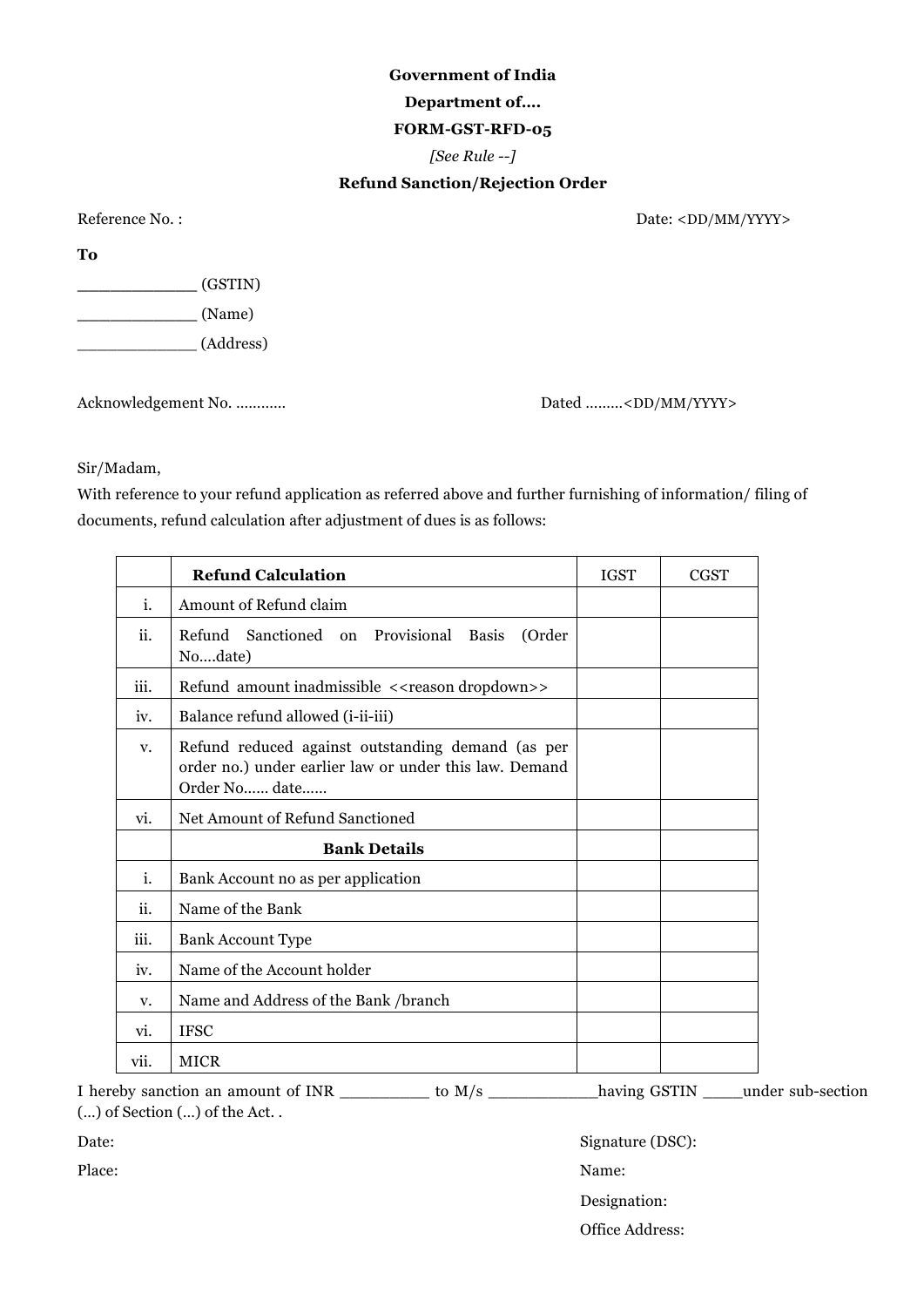#### **Government of <<State>>**

#### **Department of….**

#### **FORM-GST-RFD-05**

*[See Rule --]*

#### **Refund Sanction/Rejection Order**

Reference No. : Date: <DD/MM/YYYY>

**To**

**\_\_\_\_\_\_\_\_\_\_\_** (GSTIN) **\_\_\_\_\_\_\_\_\_\_\_** (Name) \_\_\_\_\_\_\_\_\_\_\_\_ (Address)

Acknowledgement No. ………… Dated ………<DD/MM/YYYY>

Sir/Madam,

With reference to your refund application as referred above and further furnishing of information/ filing of documents, refund calculation after adjustment of dues is as follows:

|      | <b>Refund Calculation</b>                                                                                                    | <b>SGST</b> |
|------|------------------------------------------------------------------------------------------------------------------------------|-------------|
| i.   | Amount of Refund claim                                                                                                       |             |
| ii.  | Refund Sanctioned on Provisional Basis<br>(Order<br>Nodate)                                                                  |             |
| iii. | Refund amount inadmissible < <reason dropdown="">&gt;</reason>                                                               |             |
| iv.  | Balance refund allowed ( <i>i</i> -ii-iii)                                                                                   |             |
| V.   | Refund reduced against outstanding demand (as per<br>order no.) under earlier law or under this law. Demand<br>Order No date |             |
| vi.  | Net Amount of Refund Sanctioned                                                                                              |             |
|      | <b>Bank Details</b>                                                                                                          |             |
| i.   | Bank Account no as per application                                                                                           |             |
| ii.  | Name of the Bank                                                                                                             |             |
| iii. | Bank Account Type                                                                                                            |             |
| iv.  | Name of the Account holder                                                                                                   |             |
| V.   | Name and Address of the Bank /branch                                                                                         |             |
| vi.  | <b>IFSC</b>                                                                                                                  |             |
| vii. | <b>MICR</b>                                                                                                                  |             |

I hereby sanction an amount of INR \_\_\_\_\_\_\_\_\_ to M/s \_\_\_\_\_\_\_\_\_\_\_having GSTIN \_\_\_\_under sub-section (…) of Section (…) of the Act. .

Date: Signature (DSC):

Place: Name: Name: Name: Name: Name: Name: Name: Name: Name: Name: Name: Name: Name: Name: Name: Name: Name: Name: Name: Name: Name: Name: Name: Name: Name: Name: Name: Name: Name: Name: Name: Name: Name: Name: Name: Name:

Designation:

Office Address: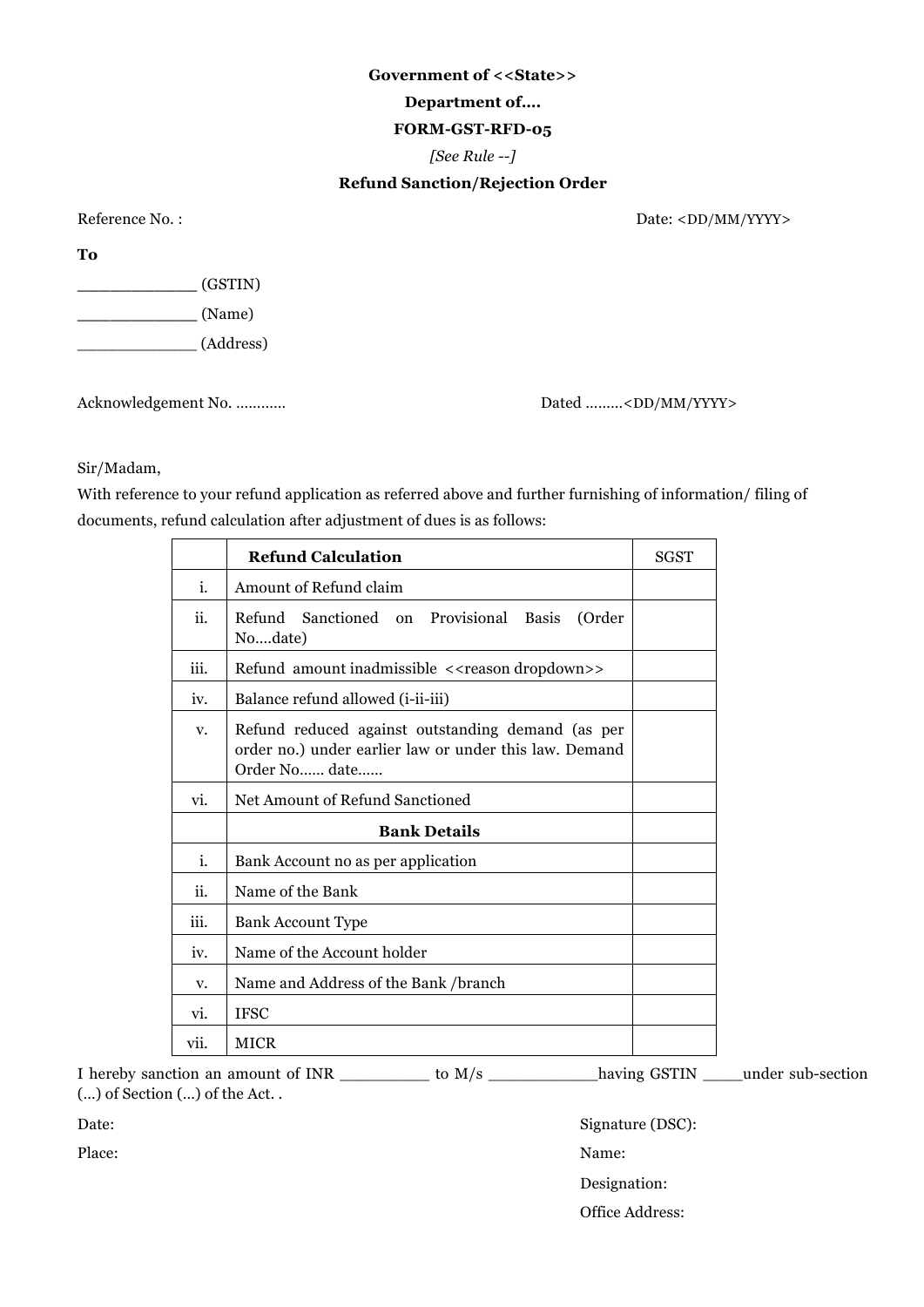#### **Department of….**

#### **FORM-GST-RFD-06**

#### *[See Rule-----]*

#### **Order for Complete adjustment of claimed Refund**

Reference No. :  $Date:$ 

**To**

**\_\_\_\_\_\_\_\_\_\_\_** (GSTIN) **\_\_\_\_\_\_\_\_\_\_\_** (Name) \_\_\_\_\_\_\_\_\_\_\_\_ (Address)

Acknowledgement No. ………… Dated ……… Dated ……… <DD/MM/YYYY>…….

Sir/Madam,

With reference to your refund application as referred above and further furnishing of information/ filing of documents against the amount of refund by you has been completely adjusted

|      | <b>Refund Calculation</b>                                                                                                   | <b>IGST</b> | CGST |
|------|-----------------------------------------------------------------------------------------------------------------------------|-------------|------|
| i.   | Amount of Refund claimed                                                                                                    |             |      |
| ii.  | Refund Sanctioned on Provisional Basis (Order<br>Nodated)                                                                   |             |      |
| iii. | inadmissible<br>Refund<br>amount<br>< <reason<br>dropdown&gt;&gt;</reason<br>                                               |             |      |
| iv.  | Refund admissible ( <i>i</i> -ii-iii)                                                                                       |             |      |
| v.   | Refund reduced against outstanding demand (as<br>per order no.) under earlier law or under this law<br>Demand Order No date |             |      |
| vi.  | Balance amount of refund                                                                                                    | Nil         | Nil  |

I hereby, order that the amount of admissible refund as shown above is completely adjusted against the outstanding demand under this act / under the earlier law. This applicant stands disposed as per provisions under sub-section (…) of Section (…) of the Act.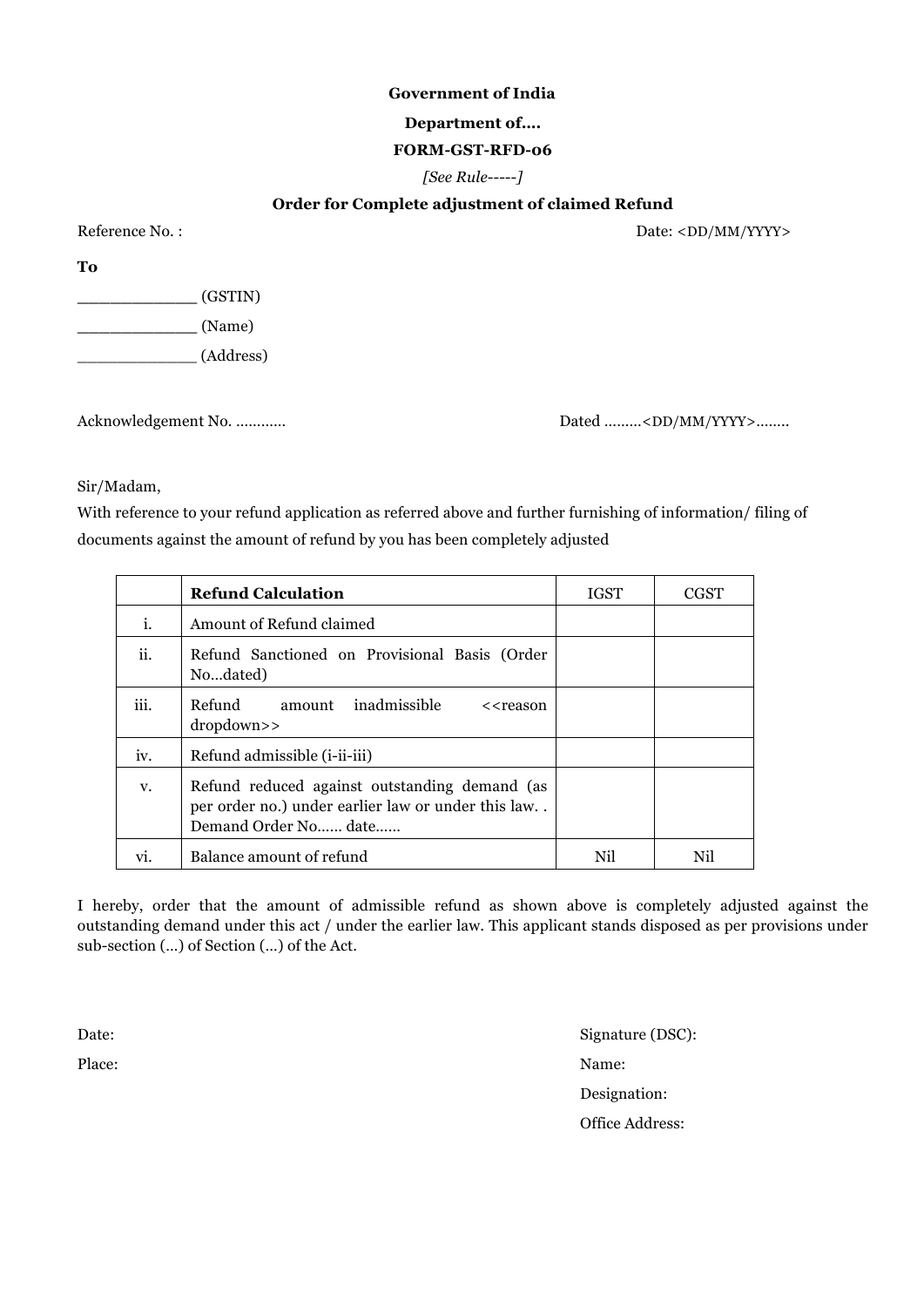#### **Government of <<State>>**

#### **Department of….**

#### **FORM-GST-RFD-06**

#### *[See Rule-----]*

#### **Order for Complete adjustment of claimed Refund**

Reference No. : Date: <DD/MM/YYYY>

**To**

**\_\_\_\_\_\_\_\_\_\_\_** (GSTIN) **\_\_\_\_\_\_\_\_\_\_\_** (Name) \_\_\_\_\_\_\_\_\_\_\_\_ (Address)

Acknowledgement No. ………… Dated ………<DD/MM/YYYY>……..

Sir/Madam,

With reference to your refund application as referred above and further furnishing of information/ filing of documents against the amount of refund by you has been completely adjusted

|      | <b>Refund Calculation</b>                                                                                                   | <b>SGST</b> |
|------|-----------------------------------------------------------------------------------------------------------------------------|-------------|
| i.   | Amount of Refund claimed                                                                                                    |             |
| ii.  | Refund Sanctioned on Provisional Basis (Order<br>Nodated)                                                                   |             |
| iii. | Refund<br>amount inadmissible<br>< <reason<br>dropdown&gt;&gt;</reason<br>                                                  |             |
| iv.  | Refund admissible ( <i>i</i> -ii-iii)                                                                                       |             |
| V.   | Refund reduced against outstanding demand (as<br>per order no.) under earlier law or under this law<br>Demand Order No date |             |
| vı.  | Balance amount of refund                                                                                                    |             |

I hereby, order that the amount of admissible refund as shown above is completely adjusted against the outstanding demand under this act / under the earlier law. This applicant stands disposed as per provisions under sub-section (…) of Section (…) of the Act.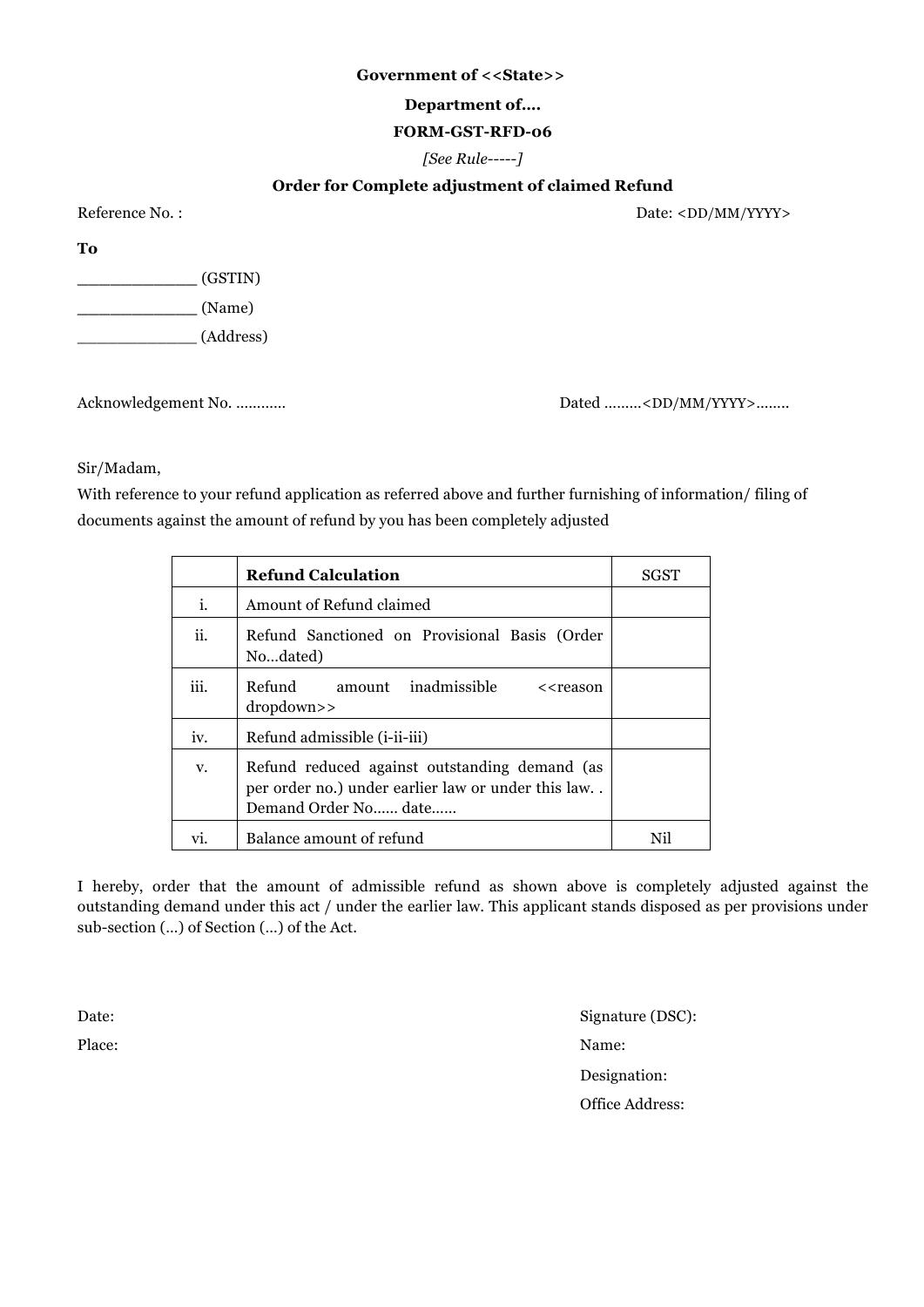#### **Government of India/State**

#### **Department of….**

#### **FORM-GST-RFD-07**

#### *[See Rule-----]*

### **Show cause notice for reject of refund application**

Reference No. : Date: <DD/MM/YYYY>

**To**

**\_\_\_\_\_\_\_\_\_\_\_** (GSTIN)

**\_\_\_\_\_\_\_\_\_\_\_** (Name)

\_\_\_\_\_\_\_\_\_\_\_\_ (Address)

Application Reference No. (ARN) ………… Dated ………<DD/MM/YYYY>……

This is with reference to your Refund application referred above, filed under Section ---- of the Goods and Services Tax Act, 20--. On examination, following reasons for non-admissibility of refund application have been observed:

| Sr<br>No | Description (select the reasons of inadmissibility of<br>refund from the drop down) | Amount Inadmissible |
|----------|-------------------------------------------------------------------------------------|---------------------|
|          |                                                                                     |                     |
|          |                                                                                     |                     |
|          | Other{ any other reason other than the reasons<br>mentioned in 'reason master'}     |                     |

You are hereby called upon to show cause as to why your refund claim should not be rejected for reasons stated above. You are requested to submit your response within <15> days, <Date> to the undersigned from the date of <receipt > of this notice. If you fail to file reply, it will be presumed that you have nothing to report and your application for refund claim stands rejected.

Date: Signature (DSC): Place: Name: Designation: Office Address: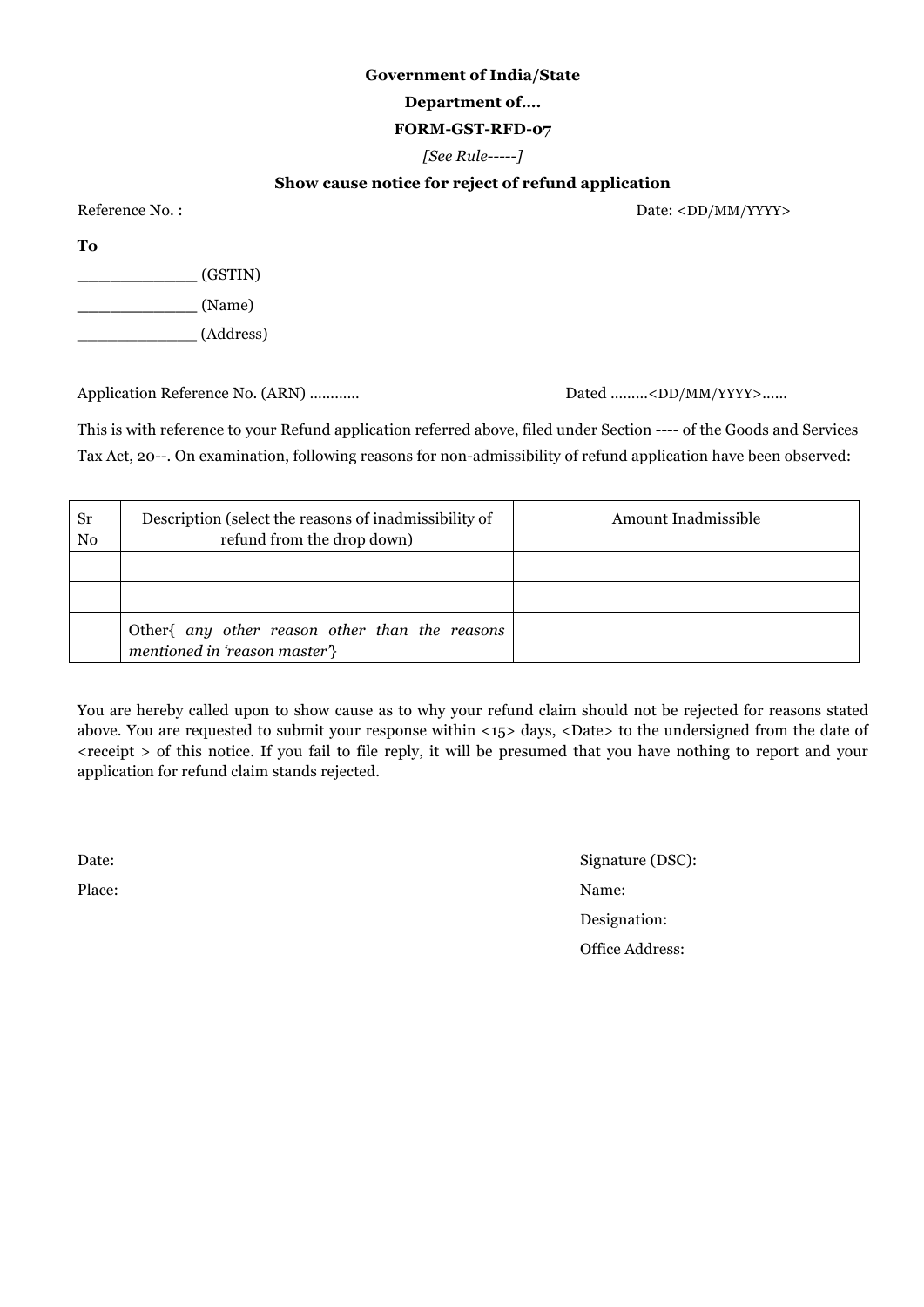**Government of India Department of…. FORM-GST-RFD-08** *[See Rule-----]* **Payment Advice**

Payment Advice No: - Date: <DD/MM/YYYY>

**To**

**\_\_\_\_\_\_\_\_\_\_\_** (GSTIN) **\_\_\_\_\_\_\_\_\_\_\_** (Name) \_\_\_\_\_\_\_\_\_\_\_\_ (Address)

Refund Sanction Order No. …………… Dated ………<DD/MM/YYYY>………..

Sir/Madam,

With reference to the Refund Sanction Order as referred above, refund payment advice is hereby being issued to the concerned bank for Amount of INR <….> as per the details below:

|    | <b>Details of the Bank</b>           | <b>IGST</b> | CGST |
|----|--------------------------------------|-------------|------|
| 1. | Bank Account no as per application   |             |      |
| 2. | Name of the Bank                     |             |      |
| 3. | <b>Bank Account Type</b>             |             |      |
| 4. | Name of the Account holder           |             |      |
| 5. | Name and Address of the Bank /branch |             |      |
| 6. | <b>IFSC</b>                          |             |      |
| 7. | MICR                                 |             |      |

<<Certificate of sanctioning authority >>>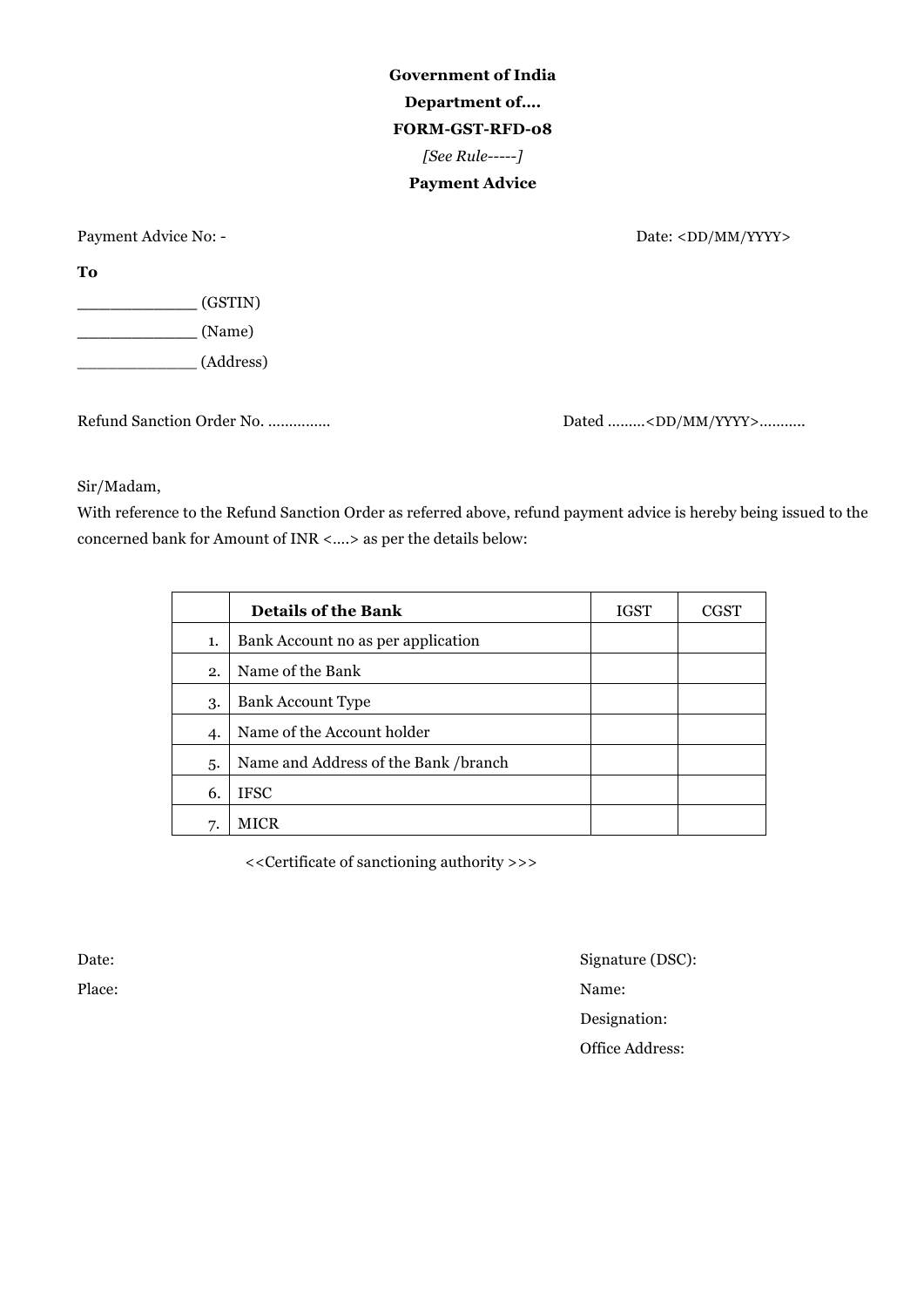**Government of <<State>> Department of…. FORM-GST-RFD-08** *[See Rule-----]* **Payment Advice**

Payment Advice No: - Date: <DD/MM/YYYY>

**To**

**\_\_\_\_\_\_\_\_\_\_\_** (GSTIN) **\_\_\_\_\_\_\_\_\_\_\_** (Name) \_\_\_\_\_\_\_\_\_\_\_\_ (Address)

Refund Sanction Order No. …………… Dated ………<DD/MM/YYYY>………..

Sir/Madam,

With reference to the Refund Sanction Order as referred above, refund payment advice is hereby being issued to the concerned bank for Amount of INR <….> as per the details below:

|                | <b>Details of the Bank</b>           | SGST |
|----------------|--------------------------------------|------|
| 1.             | Bank Account no as per application   |      |
| 2.             | Name of the Bank                     |      |
| 3.             | <b>Bank Account Type</b>             |      |
| $\overline{4}$ | Name of the Account holder           |      |
| 5.             | Name and Address of the Bank /branch |      |
| 6.             | <b>IFSC</b>                          |      |
| 7.             |                                      |      |

<<Certificate of sanctioning authority >>>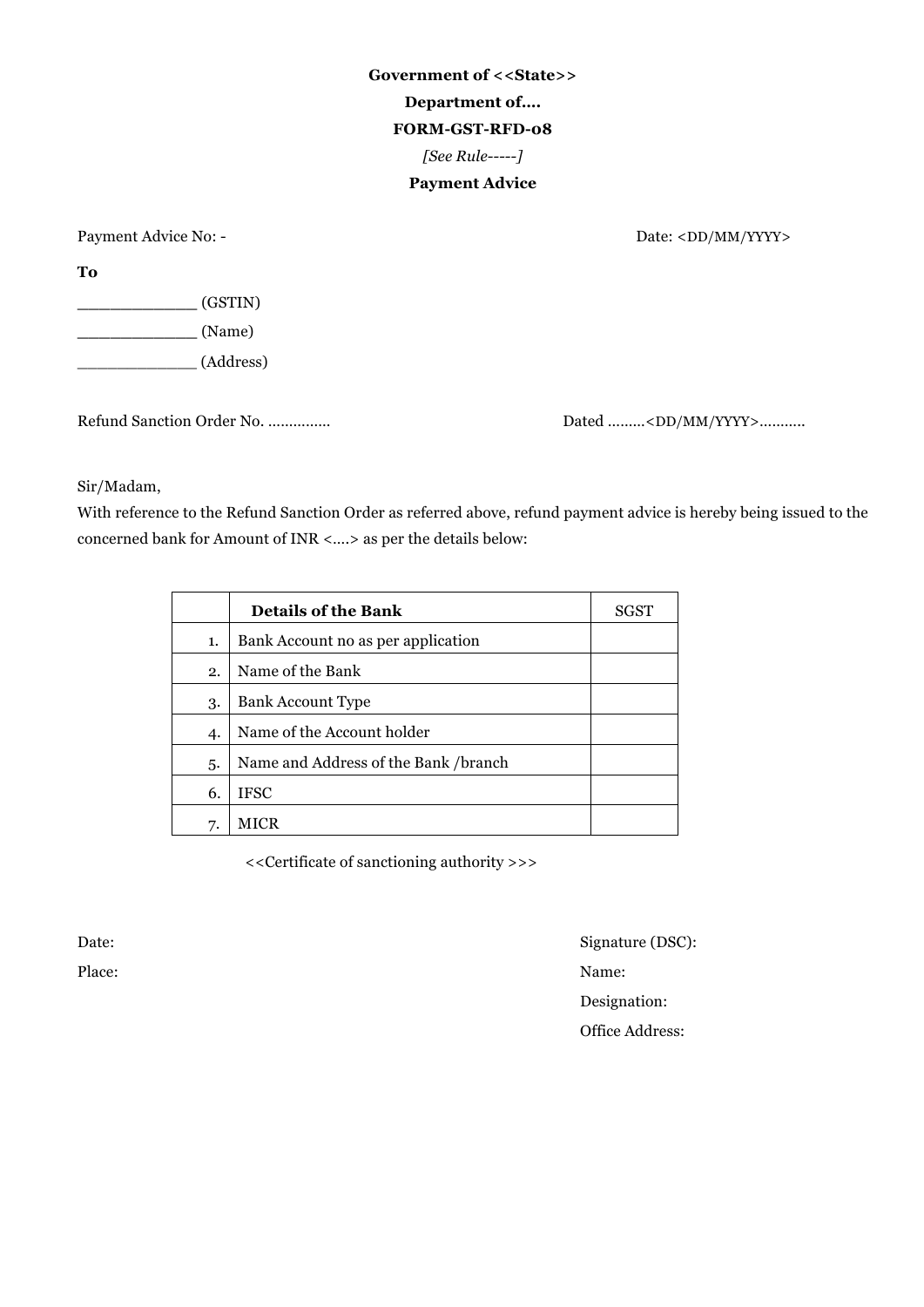## **Department of….**

### **FORM-GST-RFD-09**

#### *[See Rule-----]*

### **Order for Interest on delayed Refunds**

Reference No. : Date: <DD/MM/YYYY>

**To**

**\_\_\_\_\_\_\_\_\_\_\_** (GSTIN) **\_\_\_\_\_\_\_\_\_\_\_** (Name)

\_\_\_\_\_\_\_\_\_\_\_\_ (Address)

Refund Sanction Order No. ………… Dated ………<DD/MM/YYYY>…….

Sir/Madam,

With reference to the Refund Sanction Order as referred above, the interest calculation for delayed period is given as follows:

Amount of Interest on Delayed payment of refund

| Particulars | Refund Amount | Period of Delay (Days/Month) | Rate of Interest (%) | Interest Amount |
|-------------|---------------|------------------------------|----------------------|-----------------|
| <b>CGST</b> |               |                              |                      |                 |
| <b>IGST</b> |               |                              |                      |                 |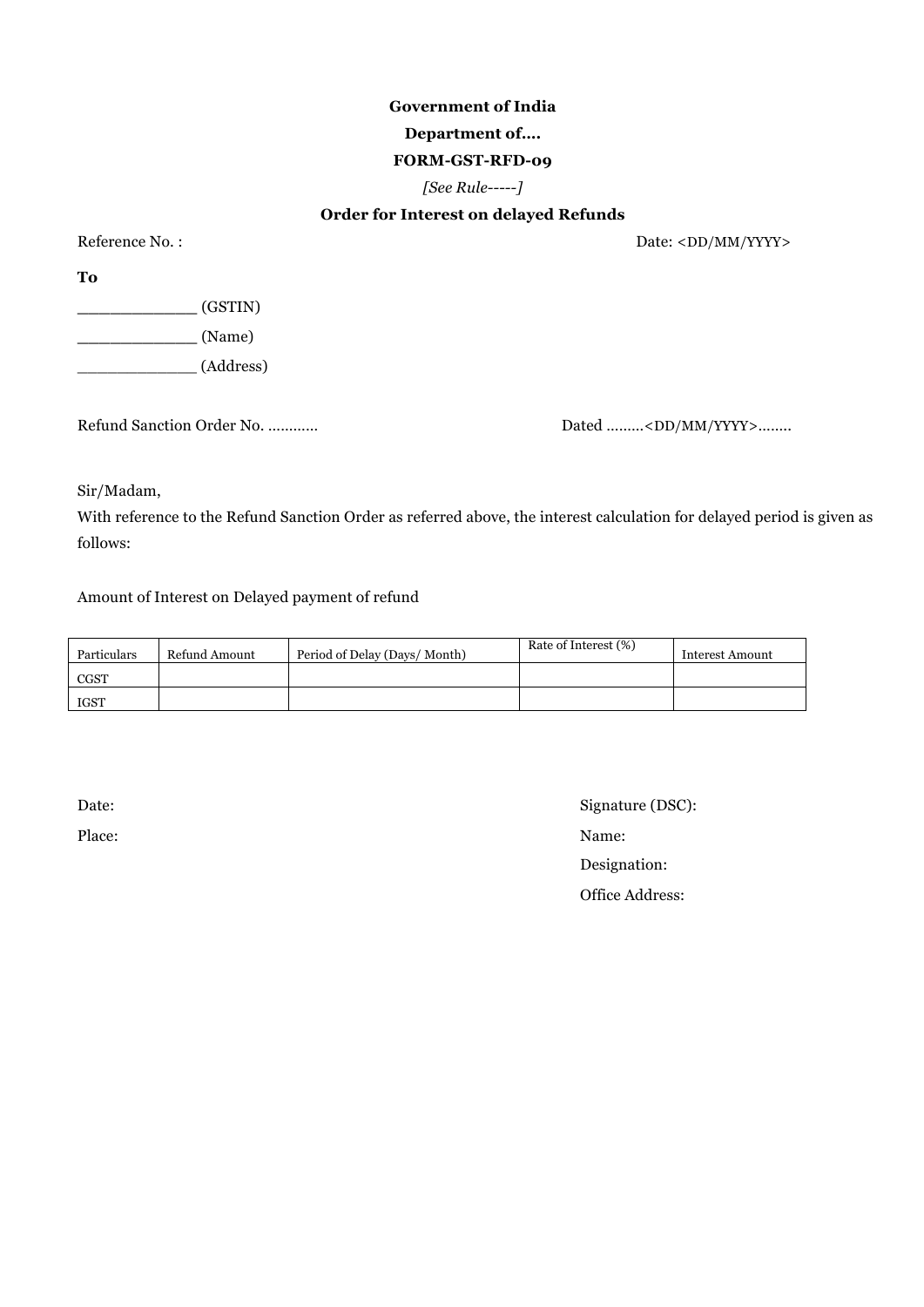#### **Government of <<State>>**

#### **Department of….**

#### **FORM-GST-RFD-09**

#### *[See Rule-----]*

### **Order for Interest on delayed Refunds**

Reference No. : Date: <DD/MM/YYYY>

**To**

**\_\_\_\_\_\_\_\_\_\_\_** (GSTIN)

**\_\_\_\_\_\_\_\_\_\_\_** (Name)

\_\_\_\_\_\_\_\_\_\_\_\_ (Address)

Refund Sanction Order No. ………… Dated ………<DD/MM/YYYY>…….

Sir/Madam,

With reference to the Refund Sanction Order as referred above, the interest calculation for delayed period is given as follows:

Amount of Interest on Delayed payment of refund

| Particulars | Refund Amount | Period of Delay (Days/ Month) | Rate of Interest (%) | Interest Amount |
|-------------|---------------|-------------------------------|----------------------|-----------------|
| <b>SGST</b> |               |                               |                      |                 |